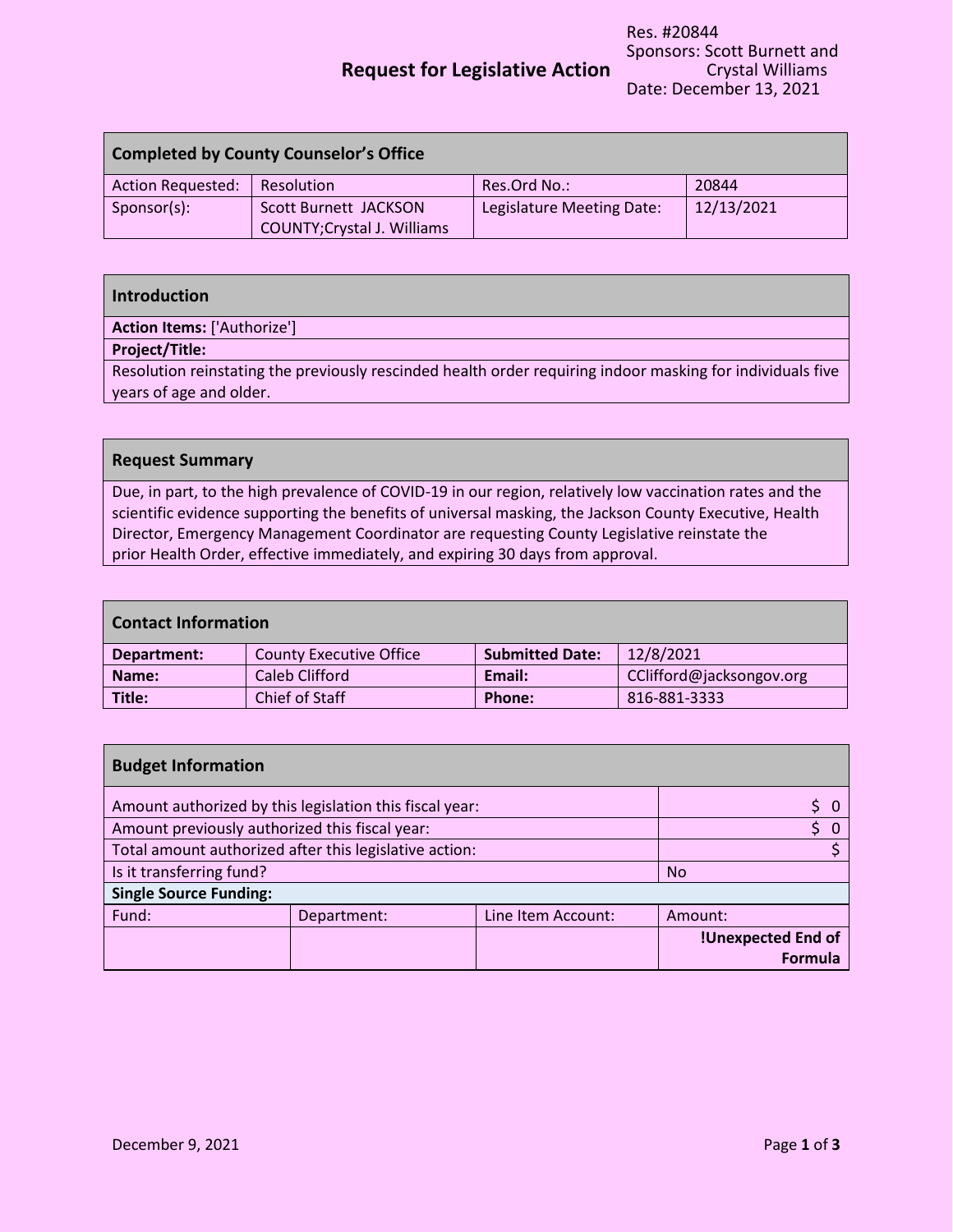## **Request for Legislative Action**

| <b>Prior Legislation</b> |                  |
|--------------------------|------------------|
| <b>Prior Ordinances</b>  |                  |
| Ordinance:               | Ordinance date:  |
|                          |                  |
| <b>Prior Resolution</b>  |                  |
| Resolution:              | Resolution date: |
|                          |                  |

| <b>Purchasing</b>                              |           |
|------------------------------------------------|-----------|
| Does this RLA include the purchase or lease of | <b>No</b> |
| supplies, materials, equipment or services?    |           |
| Chapter 10 Justification:                      |           |
| Core 4 Tax Clearance Completed:                |           |
| Certificate of Foreign Corporation Received:   |           |
| Have all required attachments been included in |           |
| this RLA?                                      |           |

| Minority, Women and Veteran Owned Business Program            |
|---------------------------------------------------------------|
| Goals Not Applicable for following reason: Not spending money |
| .00%                                                          |
| .00%                                                          |
| $.00\%$                                                       |
|                                                               |
|                                                               |
|                                                               |

| <b>Fiscal Information</b>                                                                                       |
|-----------------------------------------------------------------------------------------------------------------|
| This legislative action does not impact the County financially and does not require<br>Finance/Budget approval. |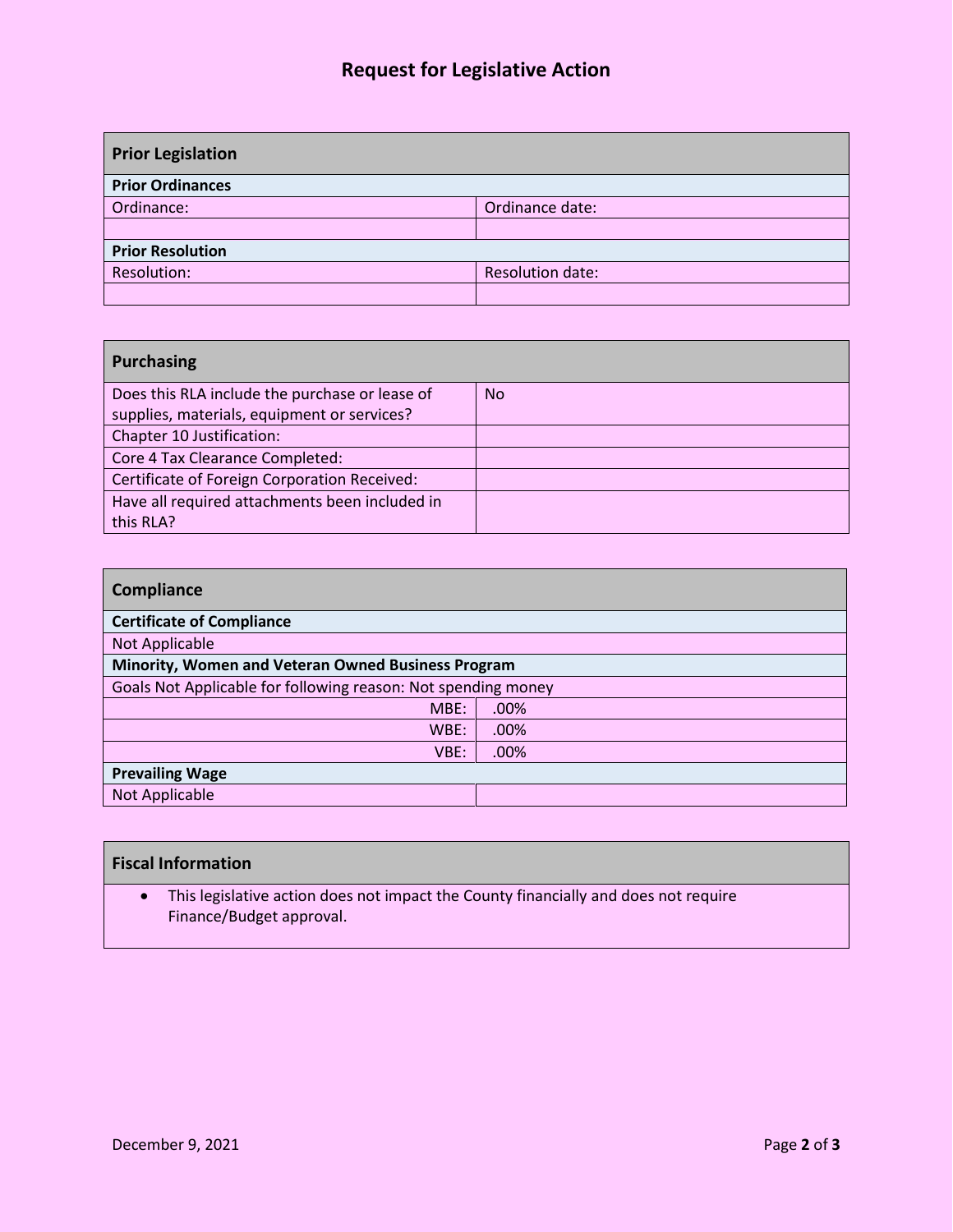#### **History**

Caleb Clifford at 12/8/2021 11:15:19 AM - [Submitted | Pursuant to state statute, the Health Department will provide an update report regarding this matter prior to the legislature's consideration of this resolution.]

Department Director: Sylvya Stevenson at 12/8/2021 12:48:08 PM - [ Approved | ]

Finance (Purchasing): Barbara J. Casamento at 12/8/2021 1:01:33 PM - [ Not applicable | ]

Compliance: Jaime Guillen at 12/8/2021 1:28:09 PM - [ Approved | ]

Finance (Budget): Mark Lang at 12/8/2021 2:11:58 PM - [ Not applicable | ]

Executive: Troy Schulte at 12/8/2021 4:58:14 PM - [ Approved | ]

Legal: Elizabeth Freeland at 12/9/2021 1:07:41 PM - [ Approved | ]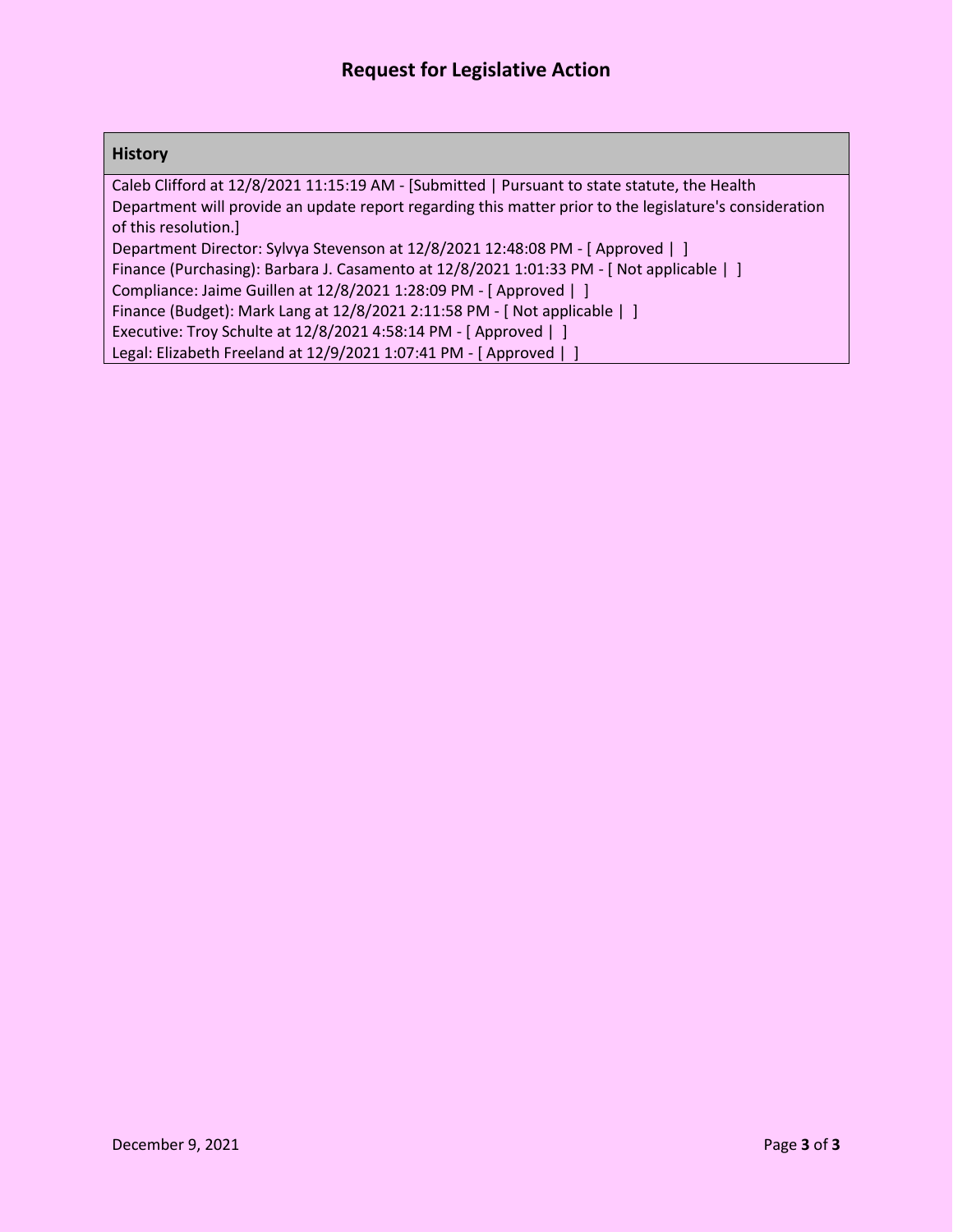### OFFICE OF THE COUNTY EXECUTIVE 415 E. 12th St., Ste. 200, Kansas City, MO 64106

ORDER OF JACKSON COUNTY EXECUTIVE FRANK WHITE, JR. AND JACKSON COUNTY EMERGENCY MANAGEMENT COORDINATOR TROY M. SCHULTE DIRECTING ALL INDIVIDUALS LIVING IN, AND BUSINESSES OR ENTITIES OPERATING IN, JACKSON COUNTY, MISSOURI, EXCEPT KANSAS CITY, MISSOURI, AND INDEPENDENCE, MISSOURI, TO ADHERE TO THE PROVISIONS OUTLINED BELOW.

#### **DATE OF ORDER: December 9, 2021**

Please read this Order carefully. Pursuant to §192.300 R.S.Mo. and §192.320 R.S.Mo., violation of or failure to comply with this Order is a class A misdemeanor punishable by fine, imprisonment, or both. Pursuant to sections 4001 and 4052, Jackson County Code, 1984, violation of or failure to comply with this order is also a county ordinance violation, punishable by fine, imprisonment, or both.

UNDER THE AUTHORITY GRANTED INDIVIDUALLY AND COLLECTIVELY BY THE RELEVANT PROVISIONS OF THE MISSOURI STATE CONSTITUTION AND STATUTES, AS WELL AS BY RELEVANT PROVISIONS OF THE HOME RULE CHARTER OF JACKSON COUNTY AND COUNTY CODE PROVISIONS, INCLUDING, BUT NOT LIMITED TO: THE JACKSON COUNTY CODE CHAPTER 40, THE JACKSON COUNTY EXECUTIVE, JACKSON COUNTY HEALTH DIRECTOR, AND JACKSON COUNTY EMERGENCY MANAGEMENT COORDINATOR DO HEREBY ORDER:

- 1. This Order imposes restrictions in Jackson County, excluding the corporate limits of the cities of Kansas City, Missouri, and Independence, Missouri, due to the following:
	- On March 12, 2020, a proclamation of a state of emergency was issued to allow Jackson County, Missouri, to take measures to reduce the possibility of exposure to COVID-19 and promote the health of Jackson County residents; and
	- On March 26, 2021, the Governor of the State of Missouri issued Executive Order 21-07 authorizing the Jackson County Executive to, among other things, issue orders protecting Jackson County residents from the contraction and spread of COVID-19; and
	- on August 6, 2021, the Jackson County, Missouri Executive Frank White, Jr. issued an Order mandating masks be worn in places of public accommodation, subject to certain exceptions, for Jackson County, Missouri, excluding Kansas City, Missouri, and Independence, Missouri; and
	- On August 27, 2021, the Governor of Missouri issued Executive Order 21-09 terminating the State of Emergency declared in Executive Order 20-02; and
	- On November 13, 2021, the Jackson County, Missouri Legislature terminated the August 6, 2021 Executive Order; and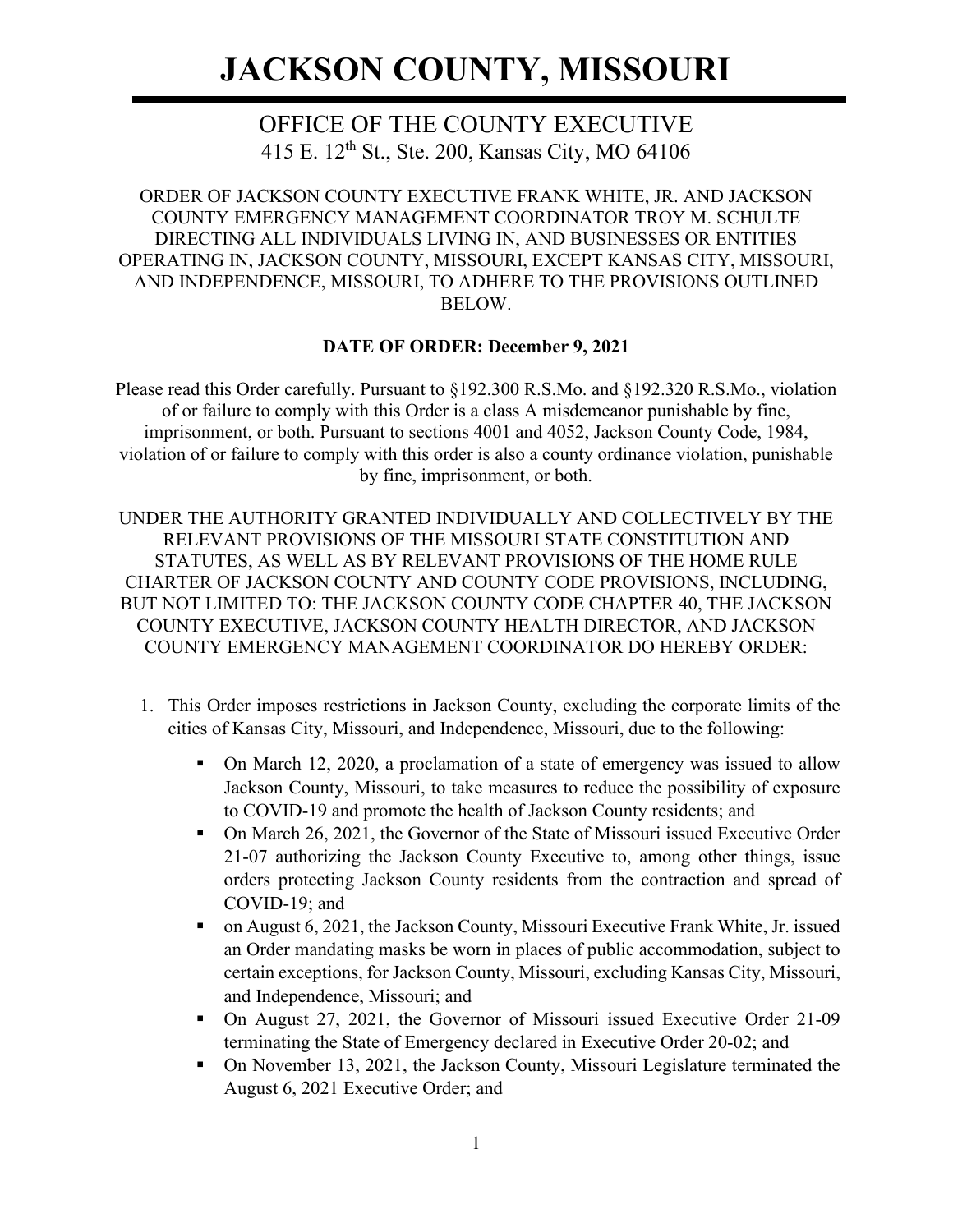- COVID-19 spreads between people who are in contact with one another or present in shared spaces, and a gathering of individuals without necessary mitigation for the spread of infection will pose a risk of the spread of infectious disease; and
- Missouri is experiencing another wave of new COVID-19 cases, fueled by low rates of full vaccination (51.7% as of December 7, 2021), the spread of new strains of COVID-19 variants (the Delta and Omicron variant), and hot spots across northern Missouri; and
- On December 9, 2021, there were 43,423 total cases and 554 deaths of COVID-19 in Jackson County, Missouri. The Centers for Disease Control (CDC) confirmed 49,198,746 total cases and 787,064 deaths nation-wide; and
- In early December 2021, the CDC reported approximately 51.8% of all Jackson County residents were fully vaccinated against COVID-19 and 63.1% have received one vaccine dose; and
- The number of COVID-19 cases, hospitalizations, and Intensive Care Unit Admissions in Jackson County has increased steadily since early November 2021, with the weekly average for new COVID-19 cases returning to August 2021 levels, and local hospitals are at or near patient-capacity; and
- As of December 9, 2021, the CDC published behavioral guidance that included advising everyone 5 years of age or older be vaccinated against COVID-19, COVID-19 vaccines are effective at helping protect against severe disease and death from the COVID-19 virus and its variants, and even individuals that are fully vaccinated should wear masks indoors in public if they are in an area of "high" or "substantial" transmission; and
- As of December 9, 2021, the CDC classified Jackson County, Missouri, as well as every county adjacent to Jackson County in Missouri and Kansas, as high transmission areas; and
- In November 2021, the CDC published guidance for the return to in-person learning for the K-12 setting, emphasizing the circulation of the highly contagious variants of COVID-19 viruses necessitating universal masking by all students (age 2 or older), staff, teachers, and visitors to K-12 schools, regardless of vaccination status; and
- Regional health guidance from chief medical officers in the Jackson County area recommended a return to masks indoors in December 2021 due to the increase in hospitalizations and concerns about future capacity in all age groups of the population; and

Thus, as of the effective date and time of this Order set forth below, **December 13, 2021**, all individuals, businesses, and government agencies in Jackson County, Missouri, excluding the portions of the County within the corporate limits of the cities of Kansas City, Missouri, and Independence, Missouri, are required to follow the provisions of this Order.

2. All persons are encouraged to be vaccinated for COVID-19. Vaccination prevents severe illness, hospitalizations, and deaths.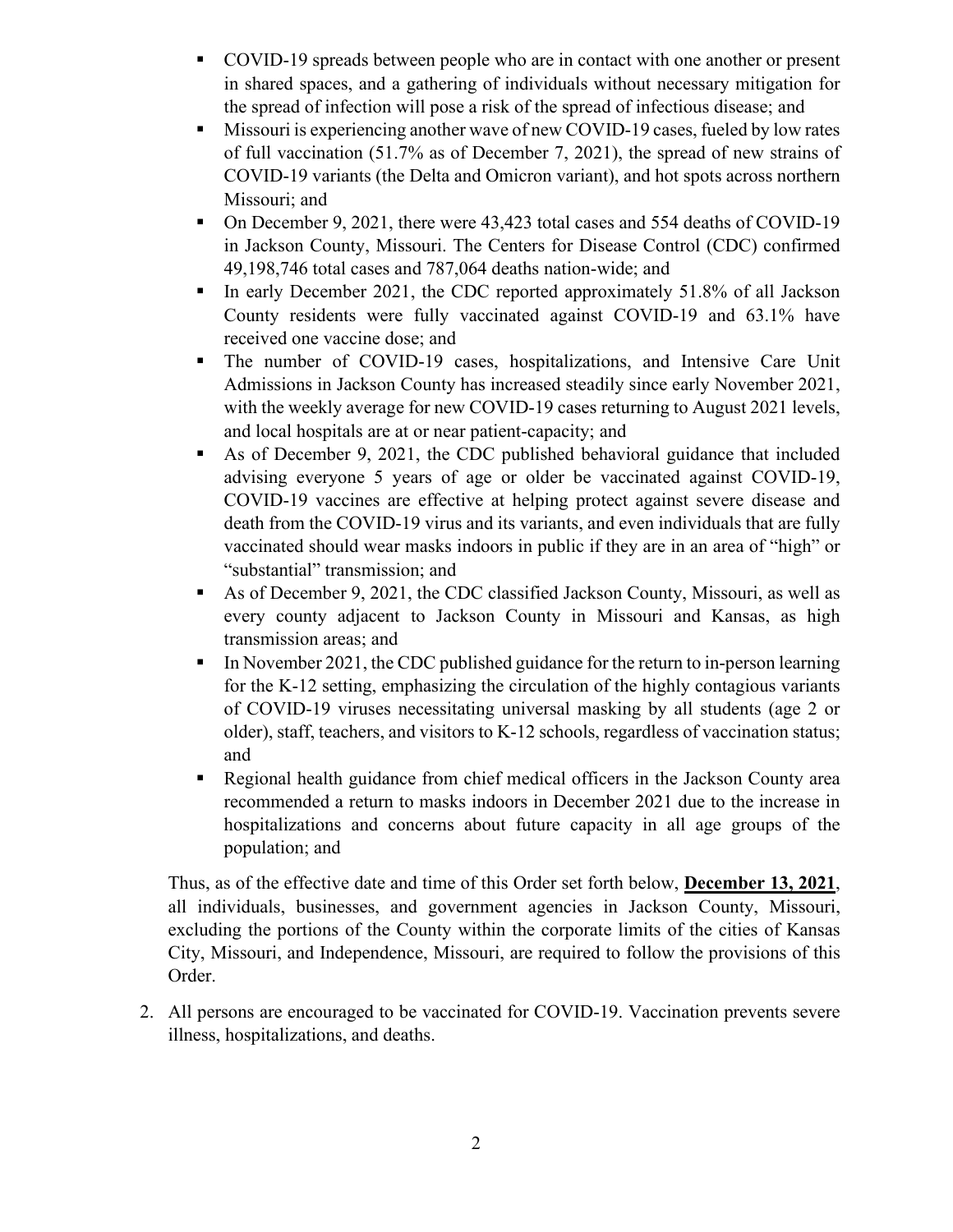- 3. As used herein, the terms below shall have the following meanings:
	- a) A "face covering or mask" means a uniform piece of cloth, fabric or other material that securely covers a person's nose and mouth. It is properly worn when it remains affixed in place without the use of one's hands. A face covering or mask may be:
		- A sewn mask secured with ties or straps around the head or behind the ears; or
		- Multiple layers of fabric tied around the head; or
		- Made from a variety of materials, such as fleece, cotton, or linen; or
		- Factory-made or made from household items.
	- b) A "place of public accommodation" means any place or business offering or holding out to the general public goods, services, privileges, facilities, advantages or accommodations for the peace, comfort, health, welfare and safety of the general public. Public accommodation shall not include a private club or a place of public accommodation owned and operated on behalf of a religious corporation, association or society.
- 4. An individual in an indoor place of public accommodation must properly wear a face covering or mask. These spaces include, but are not limited to, grocery and retail stores, special events, and public transit, but do not include private dwellings or private transportation vehicles.
	- a) Exceptions to the face covering or mask requirement include the following:
		- Minors below the age of 5; and
		- Persons who have disabilities where face coverings or masks constitute a substantial impairment to their health and well-being based upon medical, behavioral or legal direction; and
		- Persons in a restaurant or tavern actively consuming food or drink; and
		- Persons obtaining a service involving the nose or face when temporary removal of the face covering or mask is necessary to perform the service; and
		- Persons who are alone in a separate room or office.

Places of public accommodation shall deny entry to and refuse to serve members of the public who refuse to wear face coverings or masks, unless a medical exemption applies or the individual is a child under the age of five. Places of public accommodation shall neither require the individual to produce medical documentation verifying a medical condition or disability, nor ask about the nature of a medical condition or disability and are encouraged to offer members of the public alternatives to in-person use of their premises.